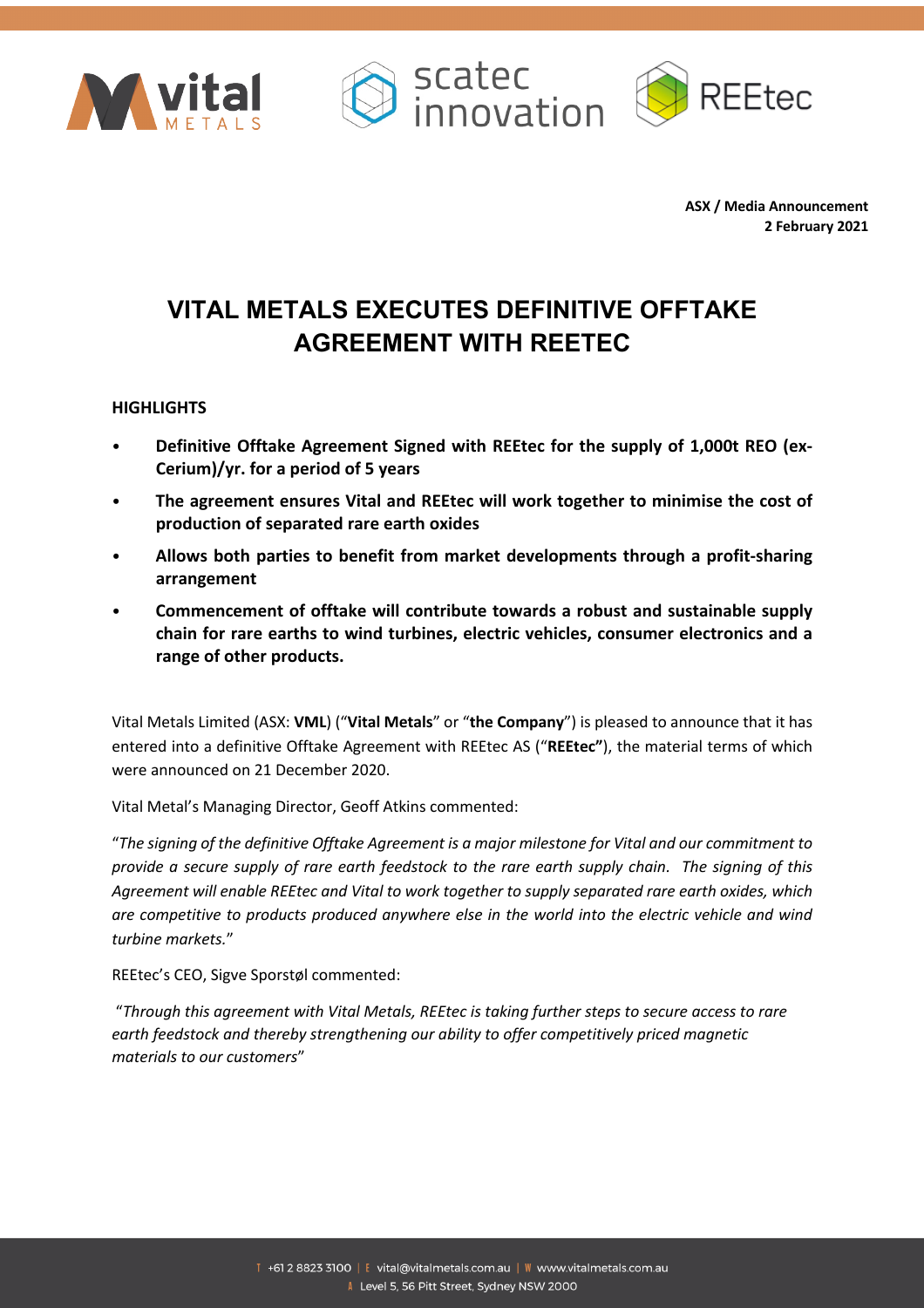

## **Definitive Offtake Agreement**

Under the definitive Offtake Agreement Vital Metals will provide REEtec mixed rare earth carbonate product containing an annual volume of 1,000 REO (ex-Cerium) over 5 years. Both parties have an option to increase this offtake volume by up to 5,000 tonnes REO per annum over 10 years (subject to a corresponding supply agreement).

The rights and obligations under the definitive Offtake Agreement are subject to both Vital Metals and REEtec proceeding with a final investment decision ("**FID**") for the development of their respective commercial plants (with raw material sourced from Vital) and completion of the agreed stages as set out in the announcement dated 21 December 2020.

### **Rare Earth Distribution and Price**

As outline above, offtake volumes will be calculated based on the quantities of rare earth contained within a mixed rare earth carbonate product, excluding any cerium (ex-Cerium) which typically accounts for approximately 50% of total rare earths. The Nechalacho North T rare earth distribution as determined under the Company's 2012 JORC Report is as shown in Table 1 below. Almost 45% of the volume of rare earths consists of Neodymium/Praseodymium (together Didymium), which are key components of permanent magnets and constitute almost 90% of the price of the total product.

| <b>Element</b>                 | Distribution (%) | Tonnes/yr under<br>definitive Offtake<br><b>Agreement</b> | <b>Market Price (as at</b><br>Jan 27, 2021)<br>US <sup>2</sup> /kg <sup>1</sup> | <b>Total Price</b><br>$(US\sin 9^2)$ |
|--------------------------------|------------------|-----------------------------------------------------------|---------------------------------------------------------------------------------|--------------------------------------|
| La <sub>2</sub> O <sub>3</sub> | 47.4%            | 474                                                       | \$1.50                                                                          | \$711                                |
| $Pr_6O_{11}$                   | 10.4%            | 104                                                       | \$63.40                                                                         | \$6,578                              |
| Nd <sub>2</sub> O <sub>3</sub> | 34.3%            | 343                                                       | \$88.61                                                                         | \$30,422                             |
| Sm <sub>2</sub> O <sub>3</sub> | 3.5%             | 35                                                        | \$1.77                                                                          | \$63                                 |
| Eu <sub>2</sub> O <sub>3</sub> | 0.4%             | 3.8                                                       | \$32.48                                                                         | \$122                                |
| $Gd_2O_3$                      | 1.5%             | 15                                                        | \$30.54                                                                         | \$445                                |
| $Tb_4O_7$                      | 0.2%             | 1.8                                                       | \$1,356.99                                                                      | \$2,477                              |
| $Dy_2O_3$                      | 0.5%             | 4.9                                                       | \$340.21                                                                        | \$1,678                              |
| $Y_2O_3$                       | 1.4%             | 14                                                        | \$4.10                                                                          | \$56                                 |
| <b>Total</b>                   | 100%             | 1,000                                                     | \$42.50                                                                         | \$42,495                             |

#### **Table 1: Separated Rare Earth Oxides at Current Prices**

<sup>1</sup> Rare earth prices sourced from Shanghai Metals Market (www.metal.com) as at 27th January 2021

<sup>2</sup> Total price for each individual element if sold in the quantities listed on the date specified. Sale figures reflect raw pricing only and do not take into account the Company's cost of production or margin share.